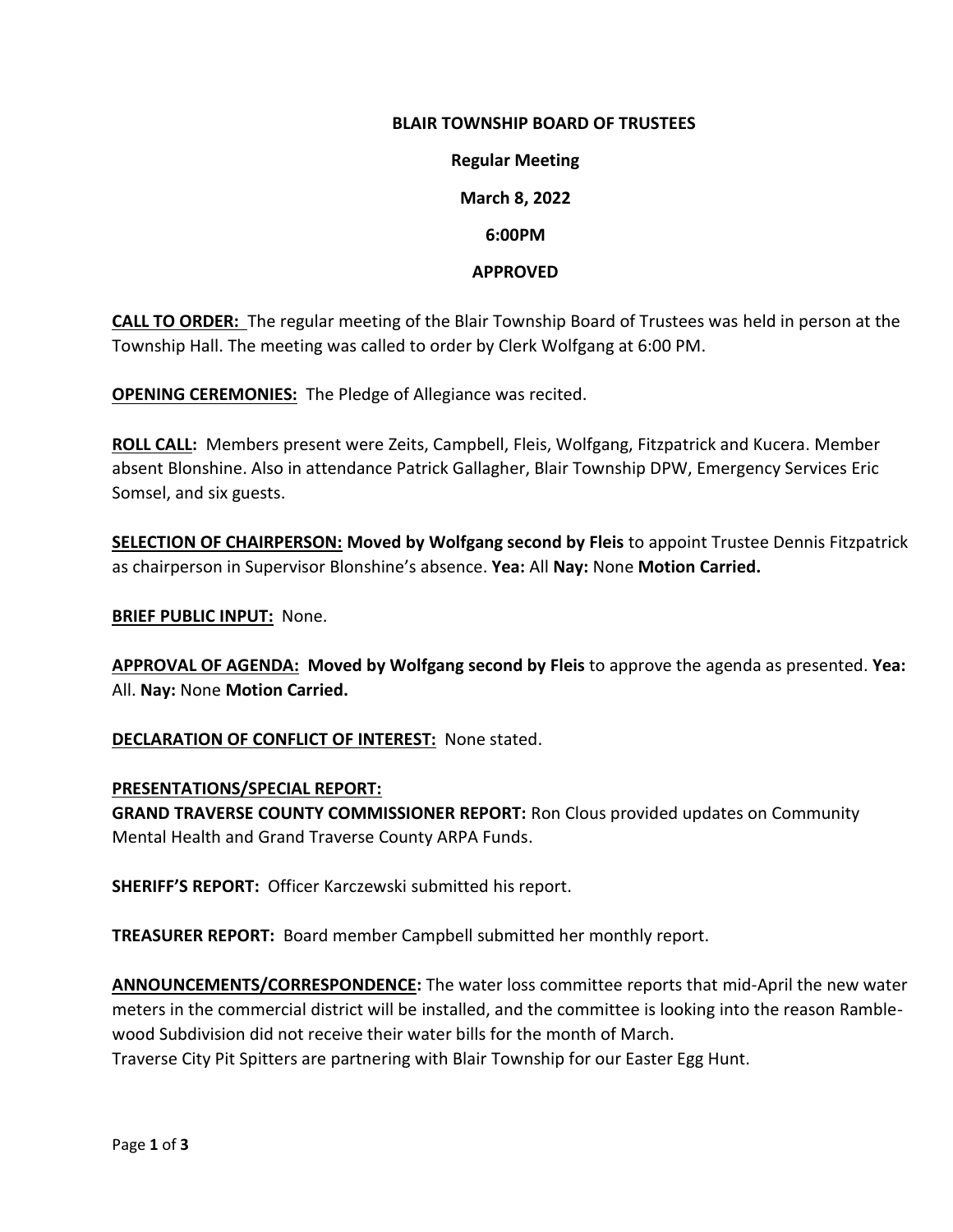Matt Jerome is still working on getting the 50+ vehicles placed in Blair Township from the East Bay Township hoarding situation removed from our area, also Congratulations are to Matt Jerome for becoming certified after completing the Zoning Administrator Certification Course.

**CONSENT CALENDAR: Moved by Wolfgang second by Kucera** to approve the consent calendar as presented. **Yea:** Kucera, Zeits, Fleis, Fitzpatrick, Wolfgang and Campbell. **Nay:** None **Motion Carried.**

| <b>FUND</b>         | <b>CHECK NUMBERS</b> | <b>TOTALS</b> |            | <b>REPORTS</b>                     |
|---------------------|----------------------|---------------|------------|------------------------------------|
| Pooled Operating    | #5777-5876           |               | 80,346.98  | <b>EMS Report</b>                  |
| Trust & Agency Fund | #1114-1119           |               | 14,338.75  | Water Dept. Report                 |
| Tax Account         | #6886-6916           |               | 830,938.08 | Minutes Regular Meeting 02/08/2022 |
| Payroll Check       | #1846-1854           |               | 24,771.55  | Minutes Special Meeting 02/11/2022 |
| Direct Deposit/EFT  |                      |               | 139,695.85 |                                    |

**UNFINISHED BUSINESS:** Repairs to Well #3 have been completed.

### **NEW BUSINESS:**

### **A. Resolution #2022-04 Motorcycle Awareness Signs**

Karen Robinson spoke to Blair Township Trustees regarding placing "Motorcycle Awareness Signs" along main roads in Blair Township, this is no cost to Blair Township, approval from Grand Traverse County Road Commission and MDOT prior to placement.

**Moved by Wolfgang second by Zeits** to approve Resolution #2022-04 Motorcycle Awareness Signs **Yea:** Campbell, Zeits, Wolfgang, Fleis, Kucera and Fitzpatrick. **Nay:** None. **Motion carried.**

# **B. Robert O'Keefe regarding large water bill.**

Property owner Robert O'Keefe is seeking waiving any late/service fees associated with a large water bill he received due to water line breakage in his rental home that he was unaware this had happened.

**Moved by Fitzpatrick second by Fleis** to deny request from Robert O'Keefe, property owner on Curry Drive, for any late/service fees concerning large water bill be waived. **Yea:** Fitzpatrick, Wolfgang, Campbell, Kucera, Zeits and Fleis. **Nay:** None. **Motion carried.** 

# **C. Hiring for Water/Sewer/DPW position.**

**Moved by Wolfgang second by Campbell to** hire Theron Scharffe, Full Time with benefits at a wage of \$48,000.00 (forty-eight thousand dollars) per year for the Water/Sewer/DPW position. **Yea:** Fleis, Kucera, Campbell, Zeits, Fitzpatrick and Wolfgang. **Nay:** None **Motion carried.**

# **D. Quote for Well #3 Rehabilitation.**

**Moved by Campbell second by Zeits** to approve the expenditure of rehabilitation/cleaning of Well #3 in the amount of \$22,390.00 (twenty-two thousand three hundred ninety dollars and no cents). **Yea:** Zeits, Fleis, Kucera, Fitzpatrick, Wolfgang and Campbell. **Nay:** None. **Motion carried.**